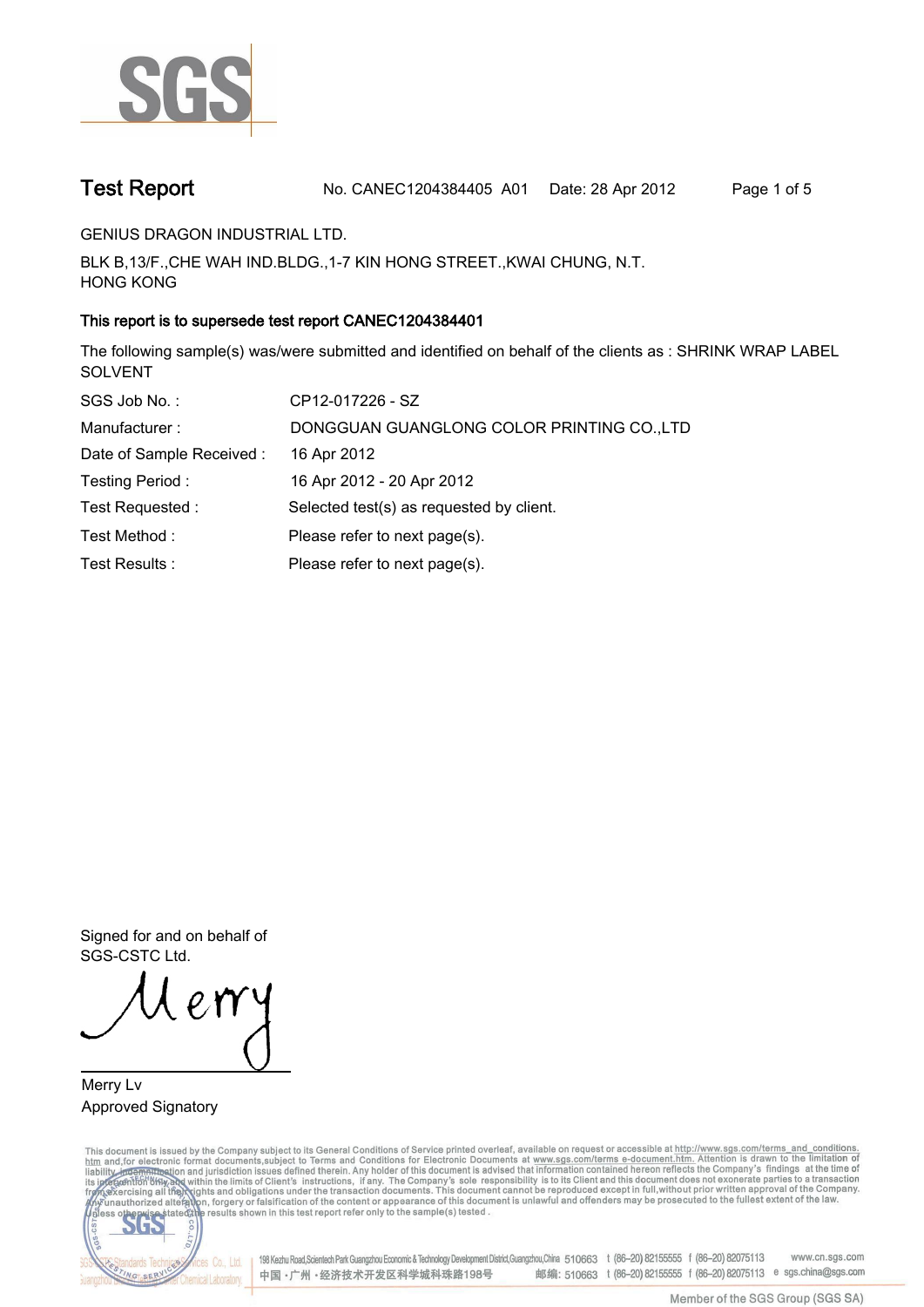

**Test Report. No. CANEC1204384405 A01 Date: 28 Apr 2012. Page 2 of 5.**

**Test Results :.**

**Test Part Description :.**

| Specimen No. | SGS Sample ID    | <b>Description</b>        |
|--------------|------------------|---------------------------|
|              | CAN12-043844.001 | <b>Transparent liquid</b> |

**Remarks :.(1) 1 mg/kg = 1 ppm = 0.0001%.**

**(2) MDL = Method Detection Limit.**

**(3) ND = Not Detected ( < MDL ).**

**(4) "-" = Not Regulated.**

### **Phthalates.**

**Test Method :. With reference to EN14372: 2004, analysis was performed by GC-MS..**

| Test Item(s)                        | <u>Unit</u> | <b>MDL</b> | <u>001</u> |
|-------------------------------------|-------------|------------|------------|
| Dibutyl Phthalate (DBP)             | % (w/w)     | 0.003      | ND         |
| Benzylbutyl Phthalate (BBP)         | % (w/w)     | 0.003      | ND         |
| Bis-(2-ethylhexyl) Phthalate (DEHP) | % (w/w)     | 0.003      | ND         |
| Diisononyl Phthalate (DINP)         | % (w/w)     | 0.010      | ND         |
| Di-n-octyl Phthalate (DNOP)         | % (w/w)     | 0.003      | ND         |
| Diisodecyl Phthalate (DIDP)         | % (w/w)     | 0.010      | <b>ND</b>  |
| Dimethyl Phthalate (DMP)            | $%$ (w/w)   | 0.003      | ND         |
| Diethyl Phthalate (DEP)             | % (w/w)     | 0.003      | ND.        |
| Diisobutyl Phthalate (DIBP)         | % (w/w)     | 0.003      | <b>ND</b>  |
| Dinonyl Phthalate (DNP)             | % (w/w)     | 0.003      | ND.        |
| Diisooctyl Phthalate (DiOP)         | % (w/w)     | 0.010      | ND.        |
| Dipropyl Phthalate (DPrP)           | % (w/w)     | 0.003      | ND         |
| Dicyclohexyl Phthalate (DCHP)       | % (w/w)     | 0.003      | ND         |
| Dipentyl Phthalate (DPP)            | % (w/w)     | 0.003      | ND.        |
| Dibenzyl Phthalate (DBzP)           | % (w/w)     | 0.003      | ND         |
| Diphenyl Phthalate (DPhP)           | % (w/w)     | 0.003      | ND         |
| Di-n-hexyl Phthalate (DnHP)         | $%$ (w/w)   | 0.003      | ND         |

**Notes :.**

This document is issued by the Company subject to its General Conditions of Service printed overleaf, available on request or accessible at http://www.sgs.com/terms\_and\_conditions.<br>htm\_and, for electronic format documents,



Cos Co., Ltd. 198 Kezhu Road,Scientech Park Guangzhou Economic & Technology Development District,Guangzhou,China 510663 t (86-20) 82155555 f (86-20) 82075113 www.cn.sgs.com 邮编: 510663 t (86-20) 82155555 f (86-20) 82075113 e sgs.china@sgs.com 中国·广州·经济技术开发区科学城科珠路198号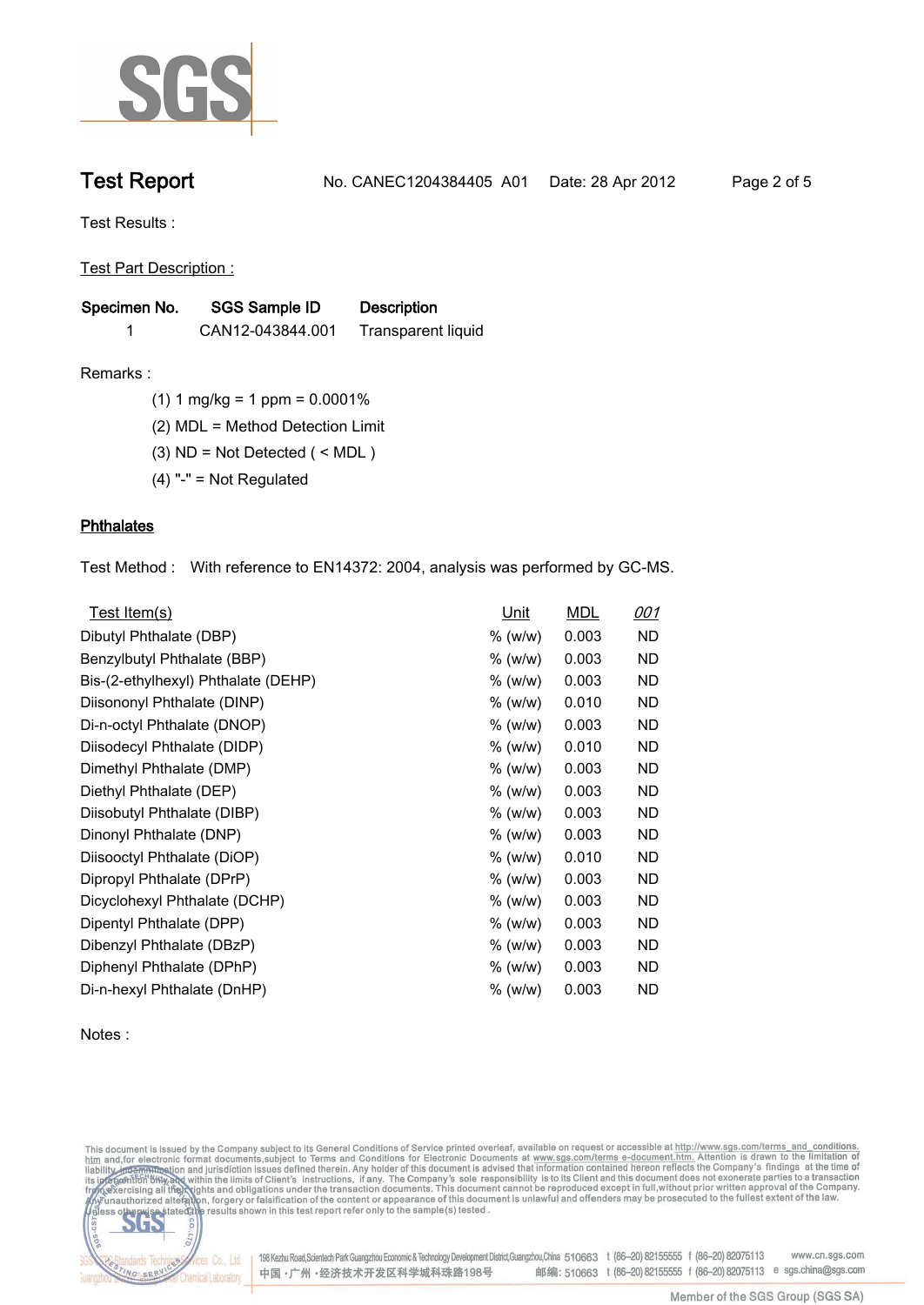

**NG SER** 

**Test Report. No. CANEC1204384405 A01 Date: 28 Apr 2012. Page 3 of 5.**

**(1)DBP,BBP,DEHP Reference information: Entry 51 of Regulation (EC) No 552/2009 amending Annex XVII of REACH Regulation (EC) No 1907/2006 (previously restricted under Directive 2005/84/EC): i) Shall not be used as substances or in mixtures, in concentrations greater than 0.1 % by weight of the plasticised material, in toys and childcare articles.** 

**ii) Toys and childcare articles containing these phthalates in a concentration greater than 0.1 % by weight of the plasticised material shall not be placed on the market.** 

**Please refer to Regulation (EC) No 552/2009 to get more detail information**

**DINP, DNOP, DIDP Reference information: Entry 52 of Regulation (EC) No 552/2009 amending Annex XVII of REACH Regulation (EC) No 1907/2006 (previously restricted under Directive 2005/84/EC).** 

**i) Shall not be used as substances or in mixtures, in concentrations greater than 0.1 % by weight of the plasticised material, in toys and childcare articles which can be placed in the mouth by children.** 

**ii) Such toys and childcare articles containing these phthalates in a concentration greater than 0.1 % by weight of the plasticised material shall not be placed on the market.** 

**Please refer to Regulation (EC) No 552/2009 to get more detail information.**

**Remark : The result(s) shown is of the total weight of wet sample..**



邮编: 510663 t (86-20) 82155555 f (86-20) 82075113 e sgs.china@sgs.com 中国·广州·经济技术开发区科学城科珠路198号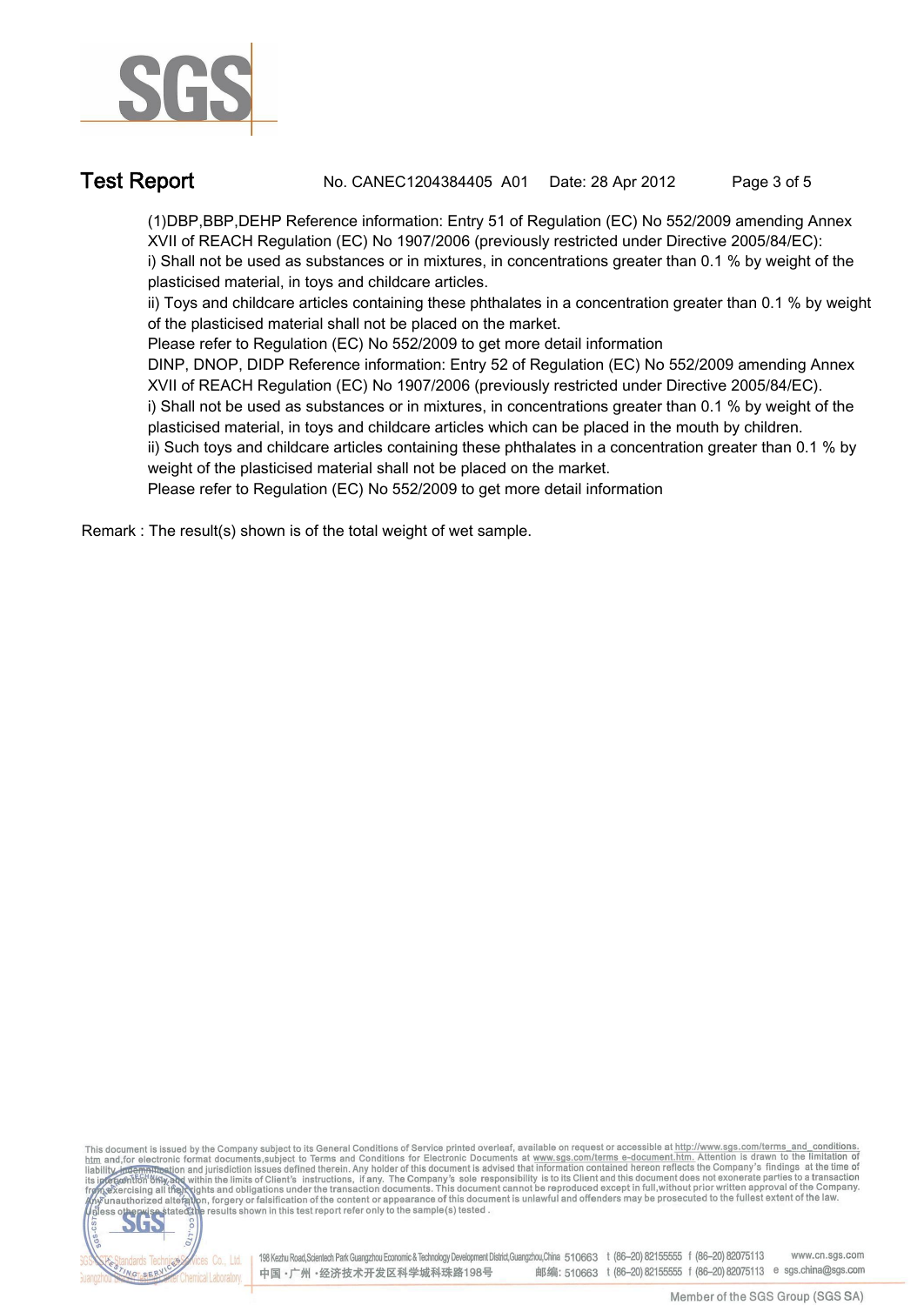

**Test Report. No. CANEC1204384405 A01 Date: 28 Apr 2012. Page 4 of 5.**

**ATTACHMENTS Phthalates Testing Flow Chart 1)** Name of the person who made testing: **Tina Zhao**

**2)** Name of the person in charge of testing: **Ryan Yang**



This document is issued by the Company subject to its General Conditions of Service printed overleaf, available on request or accessible at http://www.sgs.com/terms\_and\_conditions.<br>htm\_and,for electronic format documents,s co **202** 198 Kezhu Road,Scientech Park Guangzhou Economic & Technology Development District,Guangzhou,China 510663 t (86-20) 82155555 f (86-20) 82075113 www.cn.sgs.com dards Ter vices Co., Ltd. 邮编: 510663 t (86-20) 82155555 f (86-20) 82075113 e sgs.china@sgs.com 中国·广州·经济技术开发区科学城科珠路198号 NG SER **Chemical Laboratory**